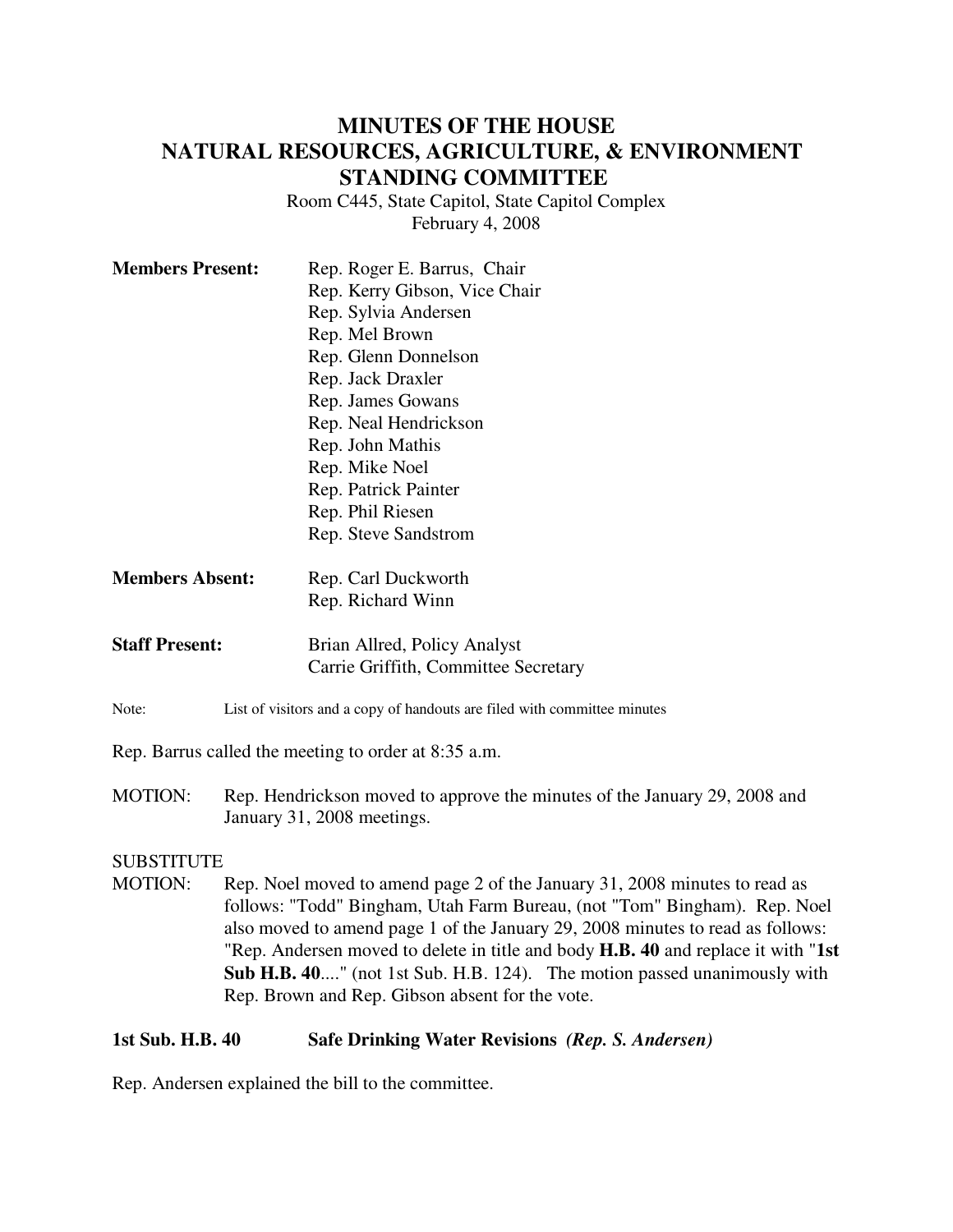Natural Resources, Agriculture & Environment February 4, 2008 Page 2

MOTION: Rep. Noel moved to amend the bill as follows:

- *1. Page 1, Lines 13 through 15:*
	- 13 requires a **first or second class** county to adopt an ordinance to protect a source of public drinking water;
	- 14 authorizes a municipality **located in a first or second class county** to adopt an ordinance to protect a source of public
	- 15 drinking water;
- *2. Page 3, Line 81:* 81 (1) (a) Before May 3, 2010, a **first or second class** county shall:
- *3. Page 4, Lines 93 through 94:*
	- 93 (b) A municipality **in a first or second class county** may adopt an ordinance that a **first or second class** county is required to adopt by this
	- 94 section by following the procedures and requirements of this section.
- *4. Page 4, Line 110:*
	- 110 (c) authorize a **retail water supplier or wholesale water** supplier to seek enforcement of the ordinance in a district court located

The motion passed with Rep. Brown and Rep. Gibson absent for the vote.

MOTION: Rep. Andersen moved to pass the bill out favorably as amended. The motion passed with Rep. Brown and Rep. Gibson absent for the vote.

### **H.B. 323 Eminent Domain Amendments** *(Rep. A. Tilton)*

Rep. Tilton explained the bill to the committee.

- Spoke for the bill: Todd Bingham, Utah Farm Bureau
- Spoke against the bill: Laurel Brady, City of Mapleton Mayor Eric Johnson, Mapleton City Attorney David Spatafore, State Fire Chiefs Adam Trupp , Utah Association of Counties Gary Crane, League of Cities and Towns